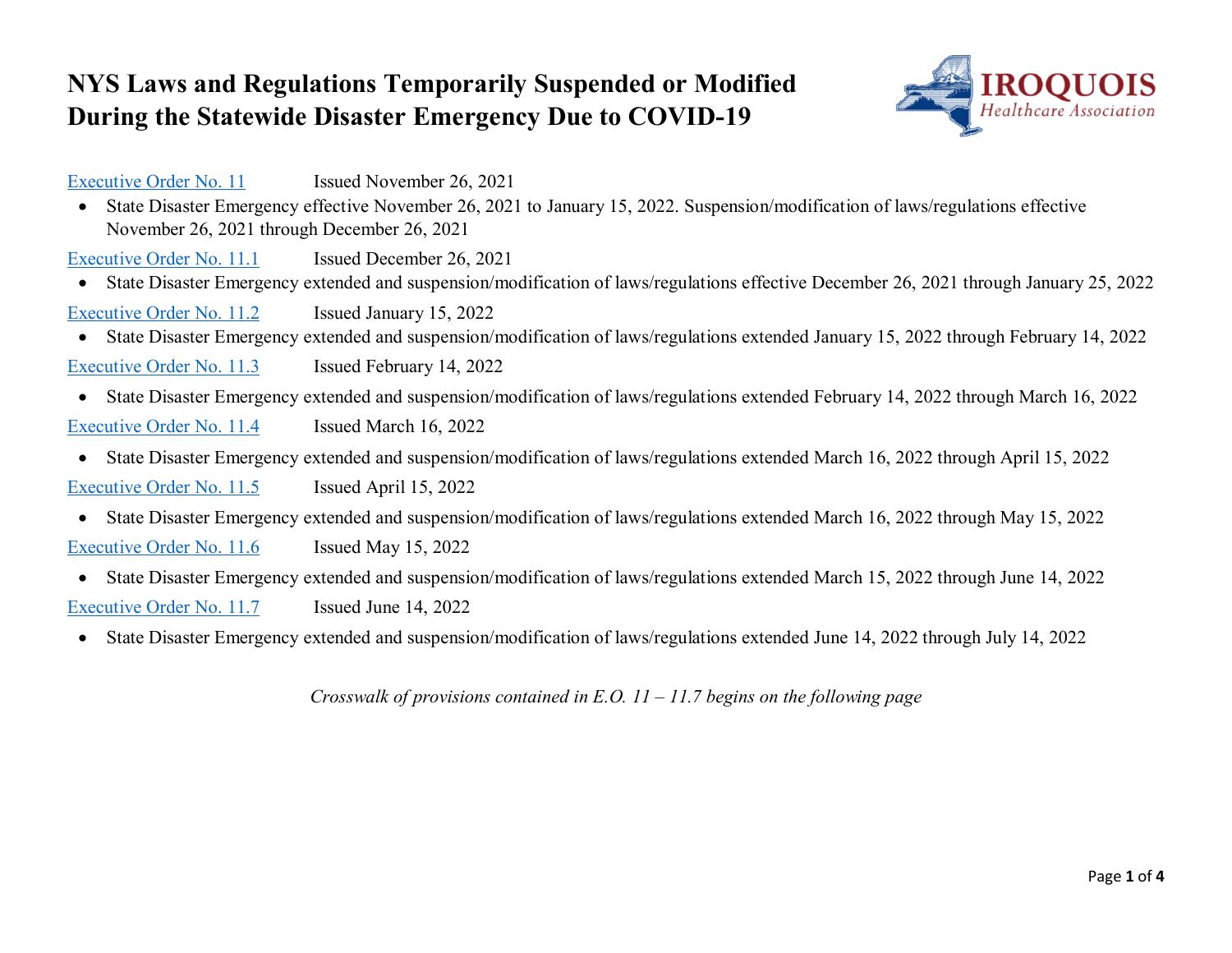| Nature of<br>Waiver                               | Law / Regulation<br>Reference                                                                           | Scope                                                                                                                                                                                                                                                                                                                                                                                                                                               | E.O. No.<br><b>Effective Dates</b>                                                                                                                                                                                      |
|---------------------------------------------------|---------------------------------------------------------------------------------------------------------|-----------------------------------------------------------------------------------------------------------------------------------------------------------------------------------------------------------------------------------------------------------------------------------------------------------------------------------------------------------------------------------------------------------------------------------------------------|-------------------------------------------------------------------------------------------------------------------------------------------------------------------------------------------------------------------------|
| <b>State Disaster</b><br>Emergency<br>Declaration | Section 28 of Article 2-B<br>of the Executive Law                                                       | A State disaster emergency for the entire State of New York is declared<br>through January 15, 2022.                                                                                                                                                                                                                                                                                                                                                |                                                                                                                                                                                                                         |
|                                                   |                                                                                                         | A State disaster emergency for the entire State of New York is declared<br>through February 14, 2022.                                                                                                                                                                                                                                                                                                                                               |                                                                                                                                                                                                                         |
|                                                   |                                                                                                         | A State disaster emergency for the entire State of New York is declared<br>through March 16, 2022.                                                                                                                                                                                                                                                                                                                                                  | E.O. 11 $11/26/21-1/15/22$<br>E.O. 11.2 $1/15/22-2/14/22$<br>E.O. $11.3$ 2/14/22-3/16/22<br>$E. O. 11.4 3/16/22 - 4/15/22$<br>E.O. 11.5 $4/15/22 - 5/14/22$<br>$E. O. 11.6$ 5/15/22-6/14/22<br>E.O. 11.7 $6/14-7/14/22$ |
|                                                   |                                                                                                         | A State disaster emergency for the entire State of New York is declared<br>through April 15, 2022.                                                                                                                                                                                                                                                                                                                                                  |                                                                                                                                                                                                                         |
|                                                   |                                                                                                         | A State disaster emergency for the entire State of New York is declared<br>through May 14, 2022.                                                                                                                                                                                                                                                                                                                                                    |                                                                                                                                                                                                                         |
|                                                   |                                                                                                         | A State disaster emergency for the entire State of New York is declared<br>through June 14, 2022.                                                                                                                                                                                                                                                                                                                                                   |                                                                                                                                                                                                                         |
|                                                   |                                                                                                         | A State disaster emergency for the entire State of New York is declared<br>through July 14, 2022.                                                                                                                                                                                                                                                                                                                                                   |                                                                                                                                                                                                                         |
| Laboratory                                        | Title V of Article 5 of the<br>Public Health Law and<br>subparts 19 and 58 of<br>Title 10 of the NYCRR, | To the extent necessary to allow laboratories holding a Clinical Laboratory<br>Improvement Acts (CLIA) certificate and meeting the CLIA quality standards<br>described in 42 CFR Subparts H, J, K and M, to perform testing for the<br>detection of SARS-CoV-2 in specimens collected from individuals in New York<br>State;                                                                                                                        | $E. 0.11.1$ 12/26/21-1/25/22<br>E.O. 11.2 $1/15/22-2/14/22$<br>E.O. $11.3$ 2/14/22-3/16/22<br>E.O. 11.4 $3/16/22 - 4/15/22$<br>E.O. $11.6$ 5/15/22-6/14/22<br>$E. O. 11.7 6/14-7/14/22$                                 |
|                                                   |                                                                                                         | To the extent necessary to authorize the New York State Senate and<br>Assembly, at their discretion, to meet and take such action authorized by law<br>remotely by conference call or similar service and otherwise act in<br>conformance with the provisions of Part E of Chapter 417 of the Laws of<br>2021, and expiring upon the expiration of such Chapter.                                                                                    | $E. 0.11.1$ 12/26/21-1/25/22                                                                                                                                                                                            |
| Legislative<br>Meetings                           | Article 7 of the Public<br><b>Officers Law</b>                                                          | The suspension contained in Executive Order 11.1 of Article 7 of the Public<br>Officers Law to the extent necessary to authorize the New York State Senate<br>and Assembly, at their discretion, to meet and take such action authorized by<br>law remotely by conference call or similar service and otherwise act in<br>conformance with the provisions of Part E of Chapter 417 of the Laws of 2021<br>shall no longer be in effect. (E.O. 11.2) | Discontinued by<br>$E.0.11.2$ $1/15/22$                                                                                                                                                                                 |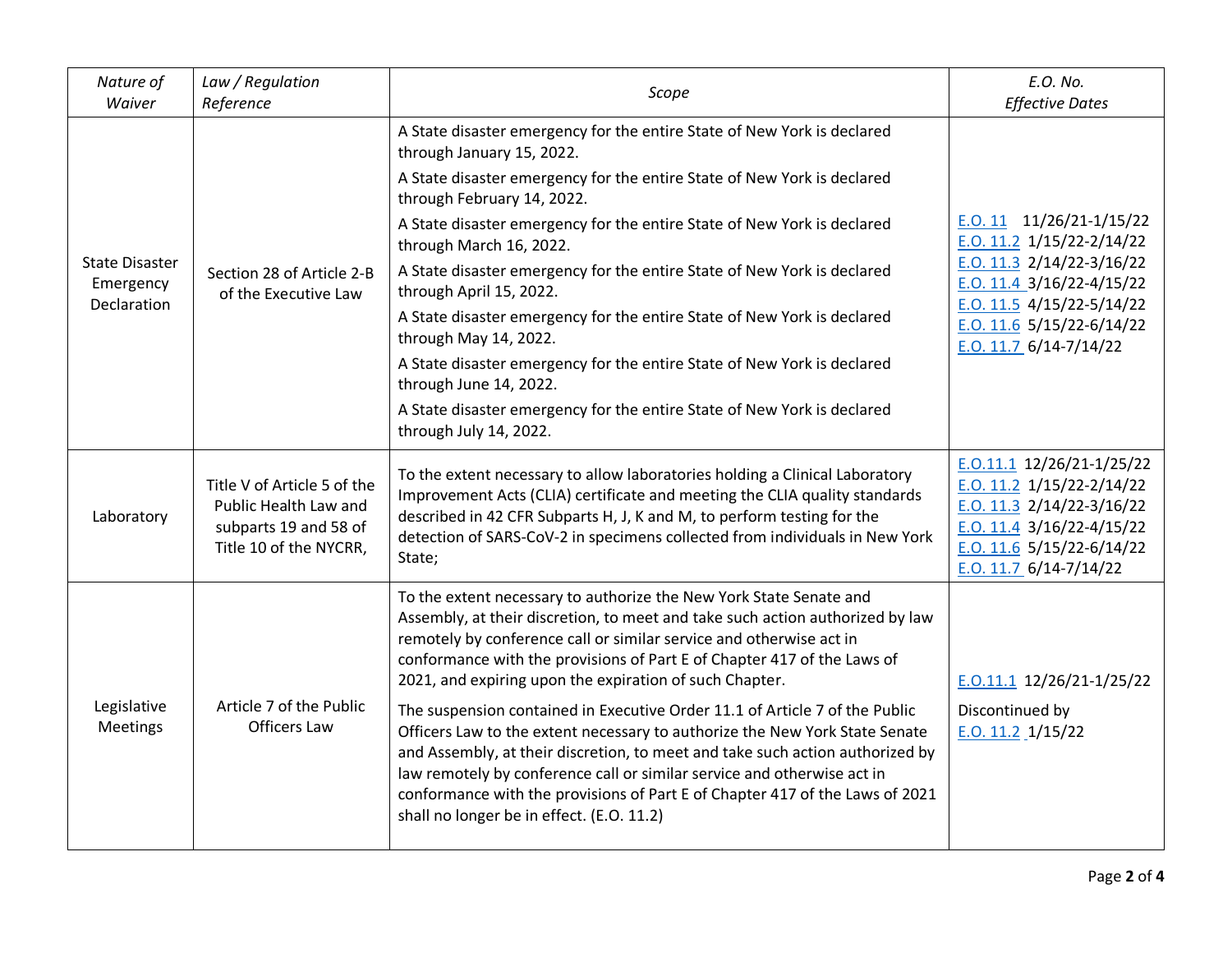| <b>Real Property</b><br>Tax                   | Subdivisions 7, 7-a and 8<br>of section 459-c of the<br>Real Property Tax Law,<br>and subdivisions 5, 5-a,<br>5-b, 5-c and 6 of section<br>467 of the Real Property<br><b>Tax Law</b> | To the extent necessary to permit the governing body of an assessing unit to<br>adopt a resolution directing the assessor to grant exemptions pursuant to<br>such section on the 2022 assessment roll to all property owners who received<br>that exemption on the 2021 assessment roll, thereby dispensing with the<br>need for renewal applications from such persons, and further dispensing with<br>the requirement for assessors to mail renewal applications to such<br>persons. Provided however, that the governing body may, at its option,<br>include in such resolution procedures by which the assessor may require a<br>renewal application to be filed when he or she has reason to believe that an<br>owner who qualified for the exemption on the 2021 assessment roll may<br>have since changed his or her primary residence, added another owner to the<br>deed, transferred the property to a new owner, or died; | $E. 0.11.1$ 12/26/21-1/25/22<br>$E. O. 11.2$ 1/15/22-2/14/22<br>E.O. 11.3 $2/14/22 - 3/16/22$<br>E.O. 11.4 $3/16/22 - 4/15/22$<br>E.O. $11.5$ 4/15/22-5/14/22<br>E.O. 11.6 $5/15/22 - 6/14/22$<br>E.O. 11.7 $6/14-7/14/22$                             |
|-----------------------------------------------|---------------------------------------------------------------------------------------------------------------------------------------------------------------------------------------|--------------------------------------------------------------------------------------------------------------------------------------------------------------------------------------------------------------------------------------------------------------------------------------------------------------------------------------------------------------------------------------------------------------------------------------------------------------------------------------------------------------------------------------------------------------------------------------------------------------------------------------------------------------------------------------------------------------------------------------------------------------------------------------------------------------------------------------------------------------------------------------------------------------------------------------|--------------------------------------------------------------------------------------------------------------------------------------------------------------------------------------------------------------------------------------------------------|
| Surge and Flex<br>System                      | Part 360 of NYCRR                                                                                                                                                                     | To allow the state to utilize the Surge and Flex system, which may include,<br>but is not limited to, postponement of non-essential elective procedures.                                                                                                                                                                                                                                                                                                                                                                                                                                                                                                                                                                                                                                                                                                                                                                             | E.O. 11 $11/26-12/26/21$<br>$E. 0.11.1$ 12/26/21-1/25/22<br>E.O. 11.2 $1/15/22-2/14/22$<br>E.O. 11.3 $2/14/22-3/16/22$<br>E.O. 11.4 $3/16/22 - 4/15/22$<br>E.O. 11.5 $4/15/22 - 5/14/22$<br>E.O. 11.6 $5/15/22 - 6/14/22$<br>$E. O. 11.7 6/14-7/14/22$ |
| State<br>Administrative<br>- Contracts        | Section 112 of the<br>Finance Law                                                                                                                                                     | To the extent necessary to add additional work, sites, funding, and time to<br>State contracts or to award contracts, including but not limited to contracts<br>or leases for relocation and support of State operations under Section 3 of<br>the Public Buildings Law; or contracts under Section 9 of the Public Buildings<br>Law; or contracts for professional services under Section 136-a of the State<br>Finance Law; or contracts for purchases of commodities, services, and<br>technology through any federal GSA schedules, federal 1122 programs, or<br>other state, regional, local, multi-jurisdictional, or cooperative contract<br>vehicles;                                                                                                                                                                                                                                                                        | E.O. 11 $11/26-12/26/21$<br>$E. 0.11.1$ 12/26/21-1/25/22<br>$E. O. 11.2$ 1/15/22-2/14/22<br>E.O. 11.3 $2/14/22-3/16/22$<br>E.O. 11.4 $3/16/22 - 4/15/22$<br>E.O. 11.5 $4/15/22 - 5/14/22$<br>E.O. 11.6 $5/15/22 - 6/14/22$<br>E.O. 11.7 $6/14-7/14/22$ |
| <b>State</b><br>Administrative<br>- Contracts | Section 163 of the<br>Finance Law and Article<br>4-C of the Economic<br>Development Law                                                                                               | To the extent necessary to allow the purchase of necessary commodities,<br>services, technology, and materials without following the standard notice and<br>procurement processes;                                                                                                                                                                                                                                                                                                                                                                                                                                                                                                                                                                                                                                                                                                                                                   | $E.0.11$ 11/26-12/26/21<br>$E. 0.11.1$ 12/26/21-1/25/22<br>E.O. 11.3 $2/14/22 - 3/16/22$<br>E.O. 11.4 $3/16/22 - 4/15/22$<br>E.O. 11.5 $4/15/22 - 5/14/22$<br>E.O. 11.6 $5/15/22 - 6/14/22$<br>E.O. 11.7 $6/14-7/14/22$                                |